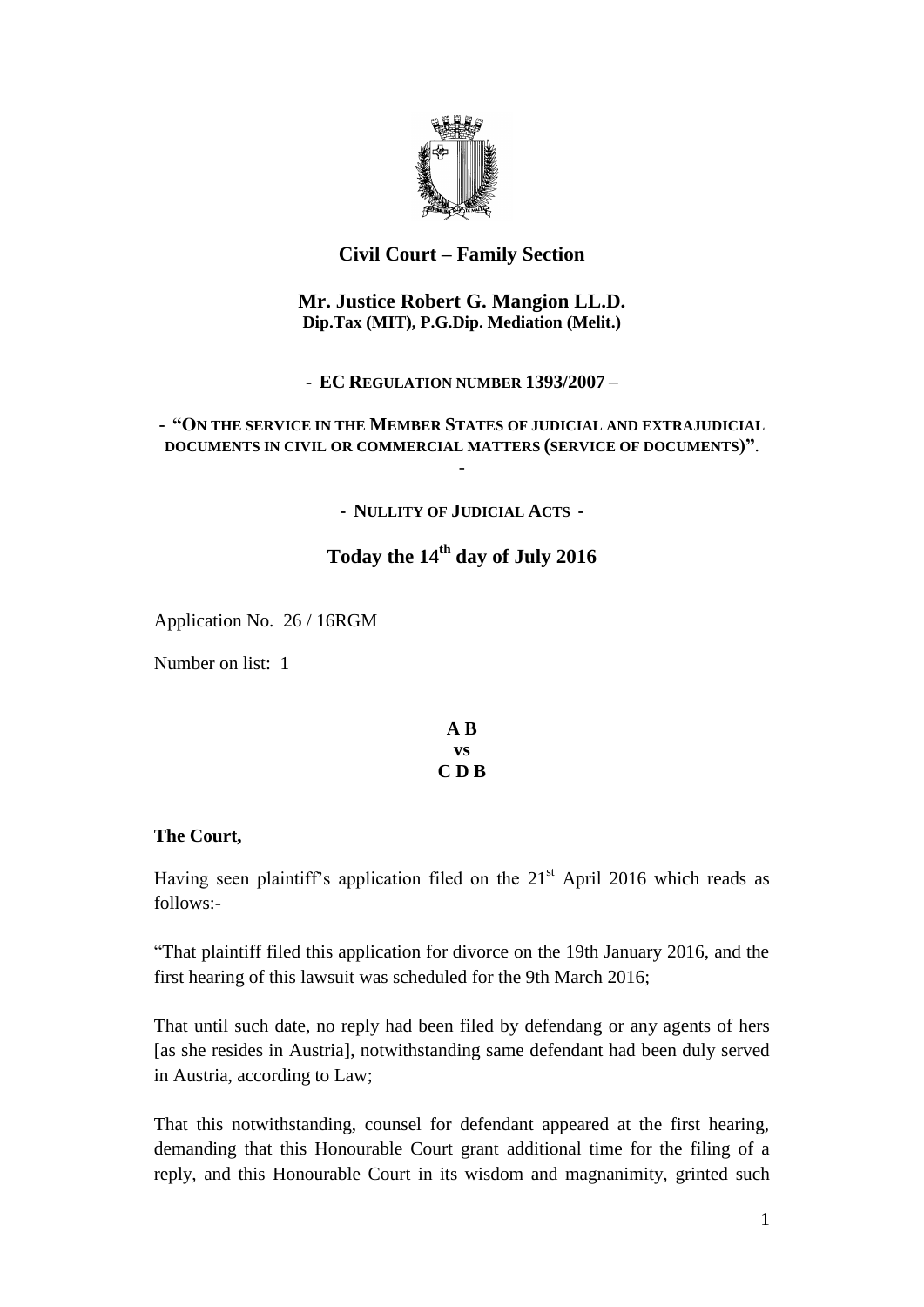request imposing a deadline of 20 days for such reply to be filed, and this notwithstanding the fact that in effect, defendant was in a state of contumacy;

That on the 29th of March 2016, exactly on the deadline imposed by this Honourable Court a reply was filed on behalf of defendant by P.L. Jolene Pace Ciscaldi;

That, as plaintiff pointed out to this Honourable Court during the hearing of the 12th April 2016, this reply is null and void, and should be removed from the Acts of the case in its entirety, for the reasons that shall follow;

That C D B is an Uzbekistan national, who acquired British citizenship through her first marriage, and who now resides in Austria - she left Malta permanently following the breakdown of her short marriage to plaintiff on the 30th May 2011, as has been declared in the contract of separation that forms part of these Acts. In fact, the separation process was completed through the assistance and representation of Dr. Lorraine Schembri Orland, now an honourable judge of the Courts of Malta;

That notwithstanding the fact that same defendant has been absent from Malta since 2011, the reply in these proceedings was filed in the name of C D B, with no evidence whatsoever that she was physically present in Malta at the time the reply was filed in her name;

That according to Law, an absentee cannot file judicial acts, and any judicial acts need to be filed by a specified agent with a specified mandate to do so - plaintiff contends that at the moment of filing of the reply no person in Malta possessed lawful representation of defendant that would allow such person to sue or be sued on defendant's behalf, or act as defendant's lawful representative in pending proceedings;

That during the hearing of the 12th April 2016, during oral submissions on this point Dr. Jeanine Giglio, appearing for defendant, confirmed to this Honourable Court that she was not in possession of a power-of-attorney entitling her to assume lawful representation of defendant, further to her instructions to act as counsel;

That this effectively confirms plaintiff's assertion that no person in Malta enjoyed legal representation of defendant, and that defendant was not present in Malta at the time of filing of the reply;

That this creates a situation wherein the reply is defective, and should be considered null and void by this Honourable Court, and consequently should not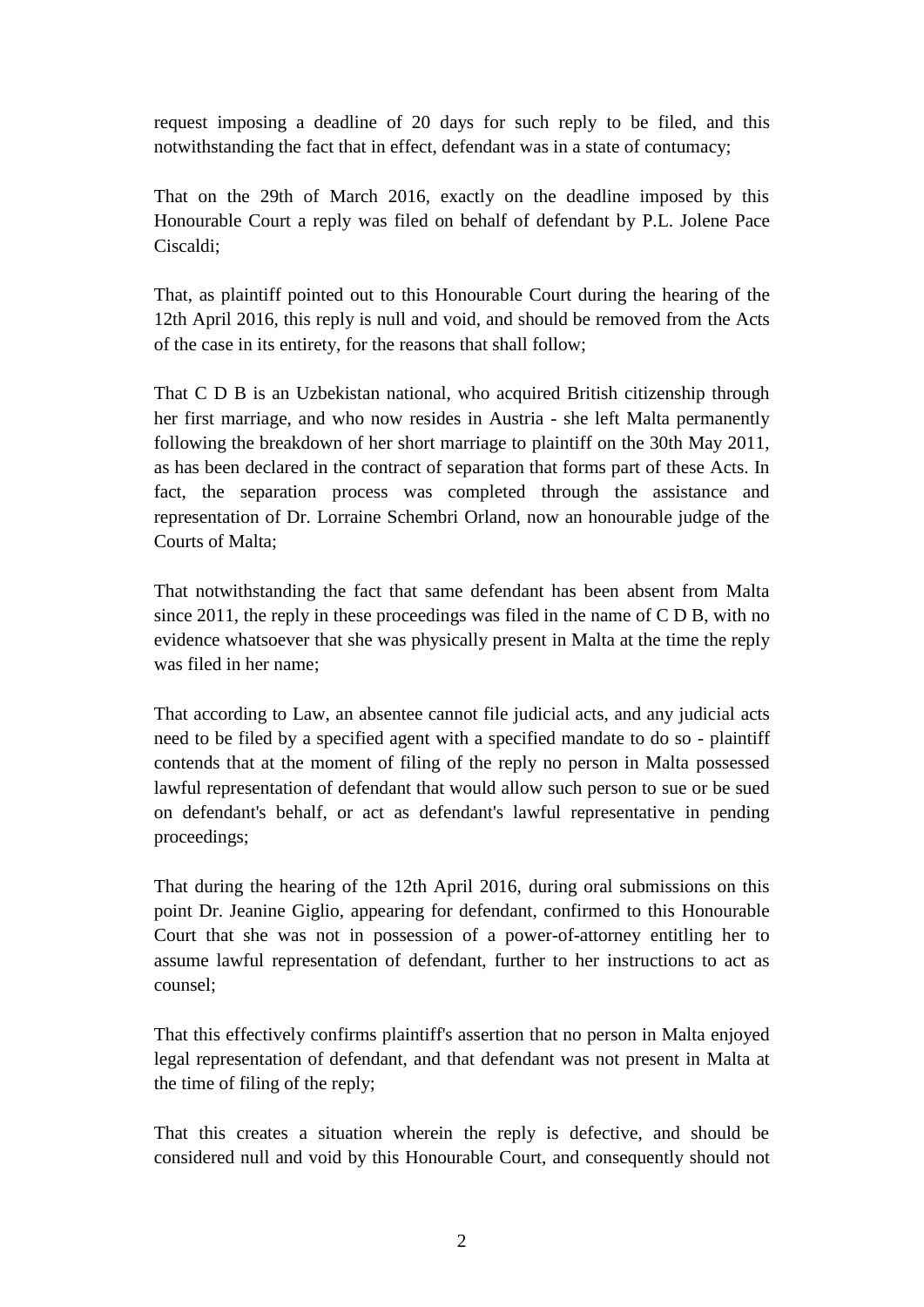be considered by this Honourable Court, and should be removed from the acts of this case;

That there is no way at Law in which such defect in the judicial act can be fixed that the Court can consider to attempt to save the validity of the judicial act under discussion;

That the removal of the reply from the Acts of this case will place the defendant once more into a state of contumacy, and plaintiff is making it clear that he will object to any further attempts on the part of defendant to re-present a reply to this lawsuit, once:

a) defendant failed to present a reply by the first hearing, in good time;

b) notwithstanding the fact that this Honourable Court granted a further period of 20 days within which to file said reply, the one filed at the 11th hour was effectively null and void, and therefore should not be considered;

Therefore, plaintiff respectfully demands that this Honourable Court to:

1) Declare that the reply filed on behalf of defendant on the 29th March 2016 is null and void;

2) Consequently order the removal of the reply from the Acts of the case;

3) Consequently declare that defendant is in a state of contumacy, and should not be permitted to participate in the case;

Saving any other decision that this Honourable Court may deem appropriate".

Having seen defendant's reply filed on the  $4<sup>th</sup>$  May 2016 which reads as follows:-

1. "That as plaintiff correctly points out the reply was filed on the 29'h of March 2016 by L.P. Joeline Pace Ciscaldi on behalf of the defendant, that is within the time-frame granted by this Honourable Court in its good judgment and spirit ofjustice in light of the circumstances of this particular case, by the legal procurator and in accordance with Article 180 of the Code of Organisation and Civil Procedure, Chapter l2 of the laws of Malta (COCP);

2. That as justly submitted by the plaintiff the defendant resides in Austria and has permanently left Malta since 2011, thus unlike the plaintiff who until last year still visited Austria regularly, the defendant no longer has any connection with Malta; and the plaintiff is employing all means possible to preclude the defendant from obtaining a sentence in Austria;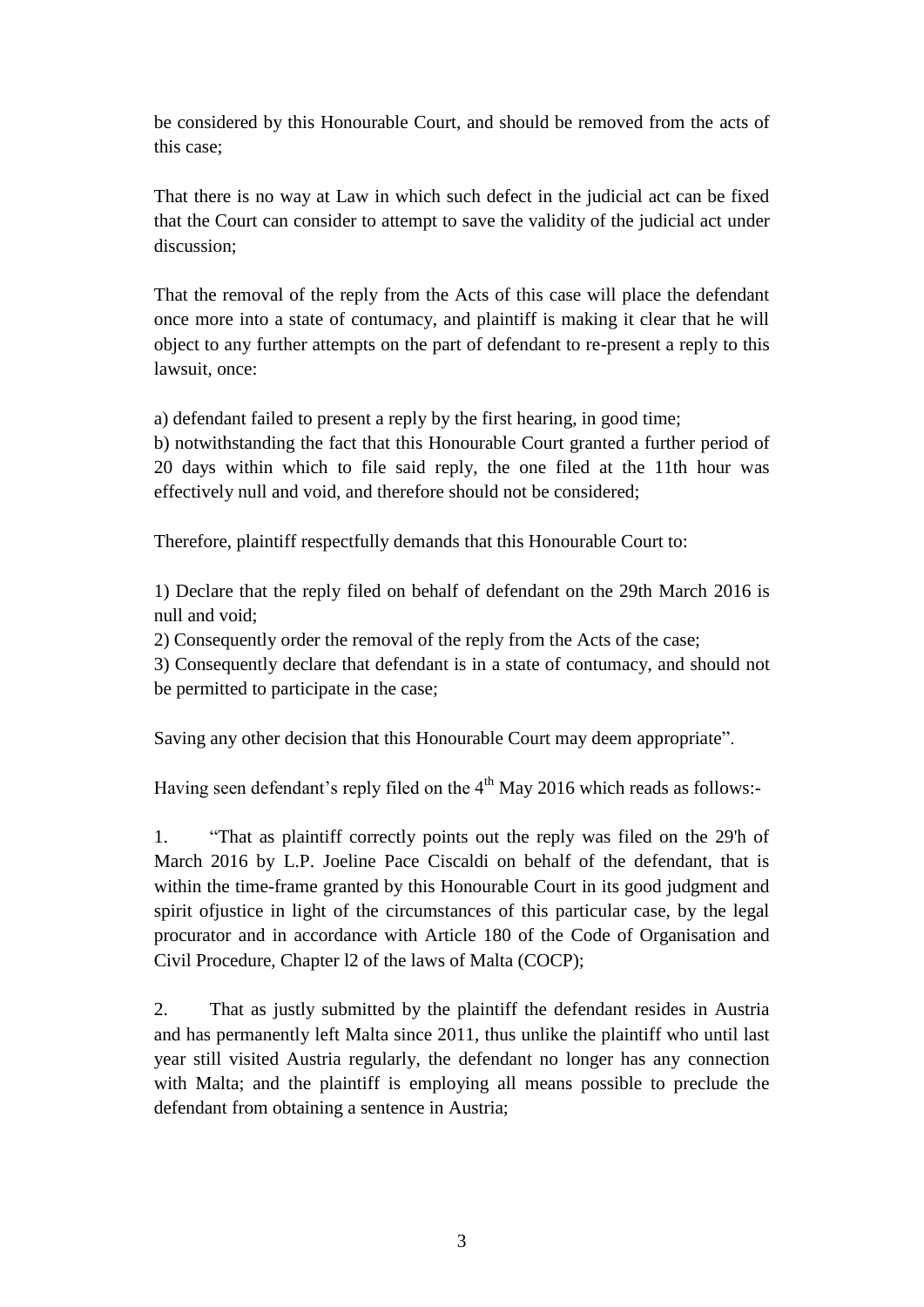i. firstly by filing the present proceedings for divorce in Malta even though such proceedings were already instituted in Austria with which he was duly served,

ii. secondly by trying to attack the validity of the reply submitted by the defendant on the 29th March 2016 for the defendant to be declared to be in a state of contumacy and hence denying defendant the fundamental human right of having access to the Court, and

iii. thirdly the plaintiff withheld from this Honourable Courl mandatory information of fundamental imporlance in the Court proceedings such as the reconciliation of the parties within the four year period required for the declaration of the divorce;

3. That what plaintiff is contending, that at the moment of filing the reply no person in Malta possessed lawful representation of the defendant is incorrect and untrue, and this is also in line with the judgment delivered by the Court of Appeal on the 25th May 2012 in the names Cassar pro et noe vs Cardona et whereby the Court stated that when a person is domiciled in the EU such person is not to be considered absent from Malta and hence such absence need not be reflected in the names of the proceedings by stating that a mandatory is appearing on behalf of such a person;

4. That without prejudice to the above, what the plaintiff is contending, that at the moment of filing the reply no person in Malta possessed lawful representation of the defendant is incorrect and untrue and this for the following reasons;

i. Advocate Dr Jeannine Giglio was approached by Dr Martin Deuretsbacher the lawyer representing the defendant in the divorce proceedings in Vienna who briefed her on the current situation of his client and this was followed bv further exchanses of emails and telephone calls;

ii. Subsequently, further correspondence was exchanged between the defendant and her lawyer whereby all the relevant information in regard to the divorce proceedings that were being carried out in Austria was forwarded;

iii. That Dr Martin Deuretsbacher informed Dr Jeannine Giglio that it was not possible for the defendant to come over to Malta and asked whether Dr Giglio or anyone from the firm could assist the defendant by acting as her lawful representatives as can be seen through the correspondence attached and marked 'Doc P1' and 'Doc P2';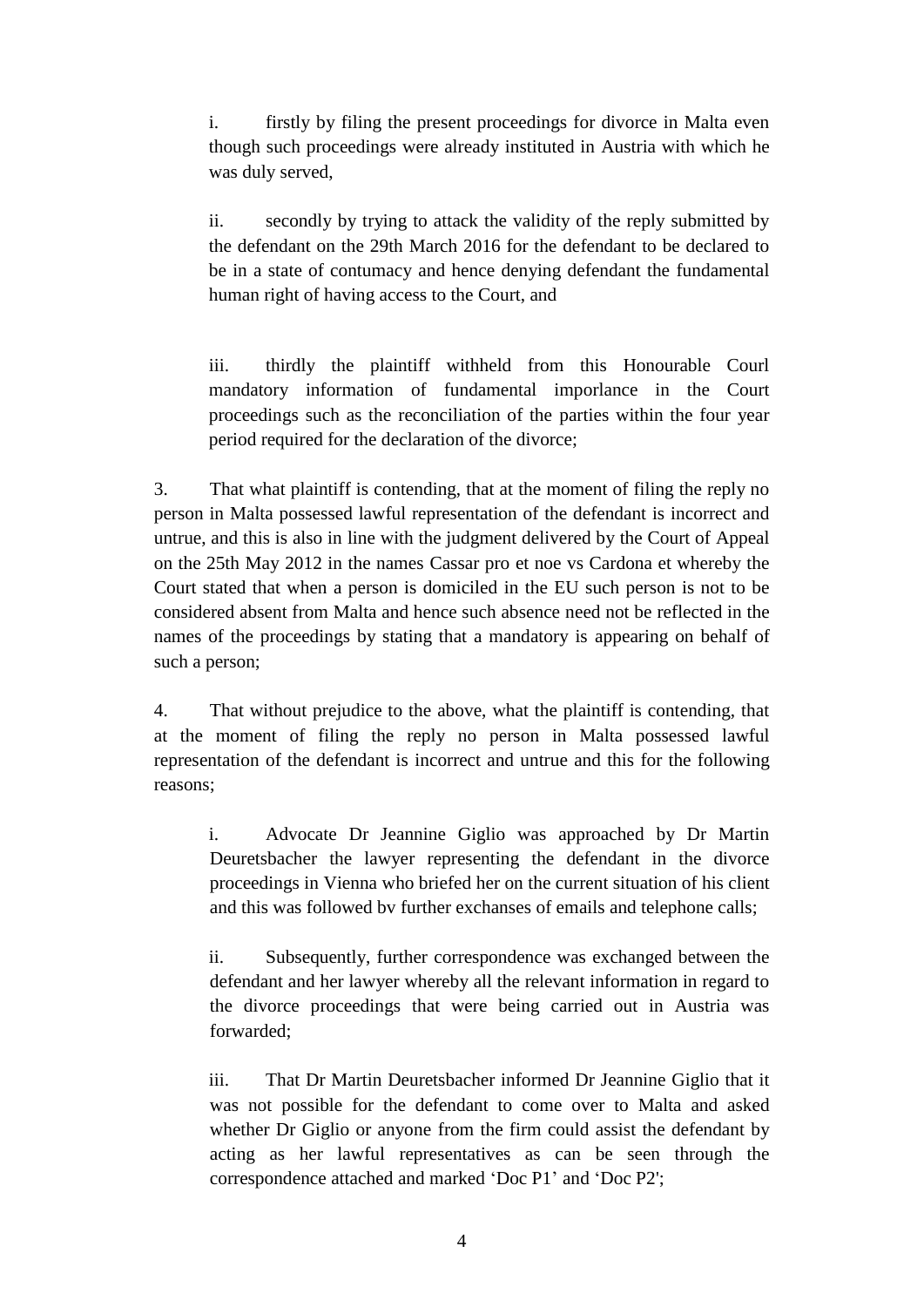iv. Following such correspondence with Dr Martin Deuretsbacher, a series of correspondence and telephone calls ensued with the defendant whereby the defendant once again confirmed that she was desirous that Dr Giglio or anyone from the firm act as her lawful representative in Malta since it is very difficult for her to co-ordinate trips to Malta due to her two young sons;

5. That without prejudice to the above, although a traditional mandate in writing did not exist at the time of filing of the reply which is presently being attacked this does not mean that there existed no mandate. For a mandate to be valid it does not need to be constituted in any specified form, but it can be given verbally and even tacitly, as provided for under Article 1857 of the Civil Code, Chapter 16 of the Laws of Malta; therefore the assertion made by the plaintiff that the defendant did not have a lawful representative in Malta to file a reply is untrue and unfounded;

6. That contrary to what the lawyer for plaintiff is alleging, during the hearing of the  $12<sup>th</sup>$  of April 2016, Dr Jeannine Giglio confirmed to this Honourable Court that she was not in possession of a mandate in writing entitling her to assume the lawful representation of the defendant, but she had a verbal mandate which was also confirmed through various correspondence between herself, the defendant and the legal counsel in Austria;

7. That without prejudice to the above, for the peace of mind and to assure the plaintiff that the legal representative of the defendant has always been in possession of a mandate from the defendant herself to lawfully represent her in these proceedings, lawyer Dr Jeannine Giglio is hereby attaching a traditional mandate in writing marked 'Doc P3', whereby the defendant is granting authority to Lawyer Dr Jeannine Giglio, amongst others, to be her lawful representative in these proceedings, and for the avoidance of any doubt it is further confirming therein that such mandate existed since the  $23<sup>rd</sup>$  of February 2016 and hence in any case and without prejudice to the above in virtue of Article 1880 (2) of the Civil Code, the defendant ratified all the acts done by her representative on her behalf;

8. That without prejudice to the above, it has always been the spirit of the law that any lawful representatives, agents. or curators are appointed for the benefit of the parfy in order to protect and defend the rights and interests of the persons either absent or which are not capable to represent themselves on their own, rather than used as a bar precluding the party from representing itself;

9. That moreover, what the defendant is contending, that is that Lawyer Dr Jeannine Giglio is not the lawful representative of the defendant, was rebutted and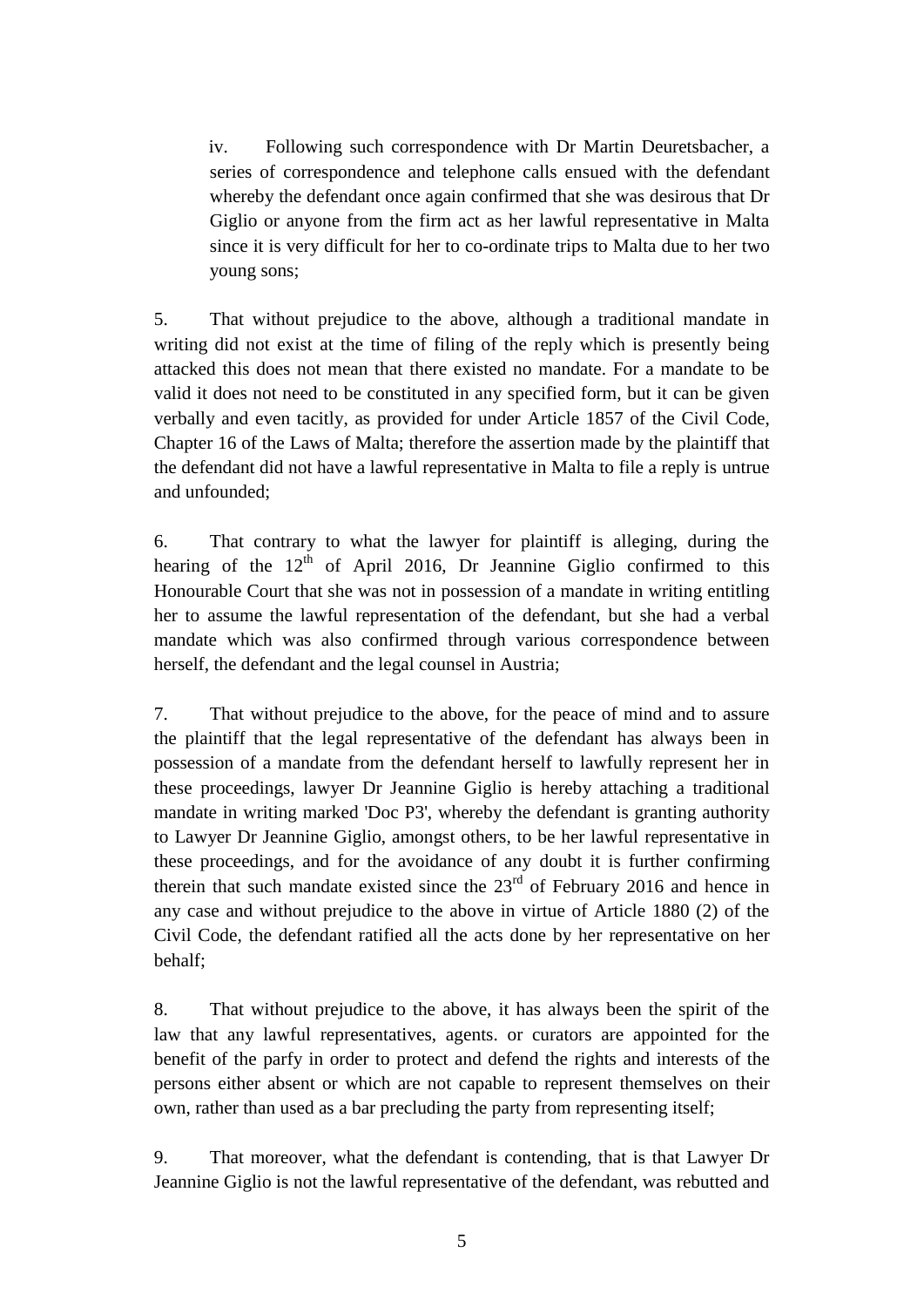proved as incorrect when during the sitting of the  $12<sup>th</sup>$  of April 2016 the plaintiff asked to serve his reply on Dr Jeannine Giglio as the lawful representative instead of serving it on the defendant herself;

10. That without prejudice to the above and in subsidium any such defect, if such defect in fact exists, this defect does not bring along the nullity of the defendant's reply since the law itself makes provision for the such defect to be corrected with the permission of this Honourable Court in accordance with Article 175 of the COCP, and the defendant hereby reserves her right to ask for the permission of the Court that the names of the defendant be corrected by the addition of the words 'Dr Jeannine Giglio as special mandatary of' before the words 'C D B holder of British Passport number 707809268';

That for the above reasons, that is mainly because at the time the reply was filed, Lawyer Dr Jeannine Giglio was entitled to represent the defendant, the respondent respectfully submits that what the plaintiff is contending in his reply is totally unfounded and untrue and thus the demands put forward by the plaintiff cannot be accepted."

Having heard the oral submissions made by counsel during the court sitting of the  $2<sup>nd</sup>$  June 2016 when the application was adjourned for a final decree.

Having seen the acts of the case;

The facts leading to this court case briefly are the following:-

The parties married in Malta on the  $27<sup>th</sup>$  November 2010. They were *de facto* separated since the  $30<sup>th</sup>$  May 2011 and formalised their personal separation by means of a contract of personal separation published on the  $1<sup>st</sup>$  March 2012. According to plaintiff's application of the  $19<sup>th</sup>$  January 2016, he resides in Malta whilst defendant resides in Austria. Plaintiff is an Austrian citizen<sup>1</sup> while Defendant is a British citizen<sup>2</sup>.

On the  $19<sup>th</sup>$  January 2016 Plaintiff filed an application for divorce which was notified by means of registered post to Defendant in Austria on the  $17<sup>th</sup>$  February 2016 by means of registered post. During the first Court hearing held on the  $9<sup>th</sup>$ March 2016 Counsel for Defendant requested further time to file Defendant's reply. The Court acceded to the request and extended the time limit for the filing of the reply by twenty days. The reply was eventually filed on the  $29<sup>th</sup>$  March 2016.

 $\overline{a}$  $<sup>1</sup>$  Vide. Plaintiff's affidavit a fol. 17</sup>

<sup>2</sup> Vide copy of Defendant's passport a fol. 18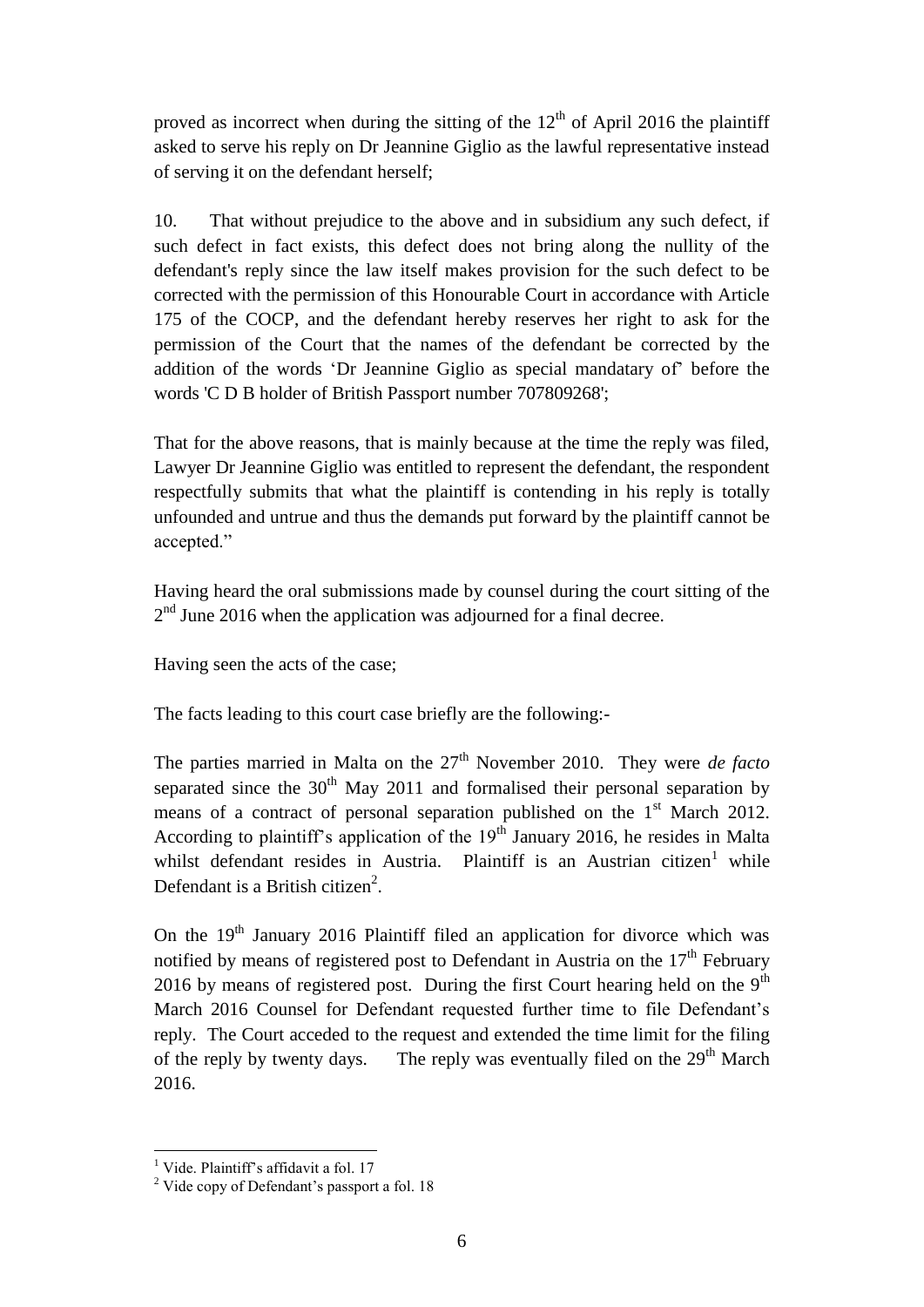By an application of the  $21<sup>st</sup>$  April 2016 Plaintiff requests that the said reply of the  $29<sup>th</sup>$  March 2016 should be declared "null and void" because it was filed in the name of Defendant personally and not in the name of a mandatory of Defendant. Plaintiff submits that the appointment of a special mandatory was required on the part of Defendant since she was not present in Malta when here reply was filed. According to Plaintiff a person who at the time of filing of a judicial act in his name is not present in Malta has, under pain of nullity, to appoint a special mandatory to file in his name the judicial act and assume the acts on his behalf. file judicial acts in Malta in his or her name when he or she are not in Malta. According to Plaintiff, any person in the position of Defendant must appoint a representative who is present in Malta at the time of filing and who assumes in the capacity of nomine the acts of the case as a special mandatory.

From submissions made by both Counsel, it is clear that the validity of the notification to Defendant in Austria is not being contested. Once Malta became a member of the European Union, the whole corpus iuris of European Law became applicable in Malta including **EC Regulation number 1393/2007 "On the service in the Member States of judicial and extrajudicial documents in civil or commercial matters (service of documents)"**. Judicial acts may be notified to defendants residing in another member state other than the one were the proceedings were filed. There are only two exceptions. As declared by a decision of the General Court of the European Court of Justice in the names **Krystyna Alder et.v Sabina Orłowska** decided on the  $15<sup>th</sup>$  June 2011 – these regulations are not applicable "(i) where the permanent or habitual residence of the addressee is unknown and (ii) where that person has appointed an authorised representative in the Member State where the judicial proceedings are taking place."

The subject of this decree is whether Defendant, a citizen of a Member State, could file in her name a reply in the judicial proceedings filed before the Maltese courts against her when she was not present in Malta. Plaintiff requests the Court to declare Defendant's reply to be null and void.

The Code of Organisation and Civil Procedure (Chapter 12 of the Laws of Malta) specifies under which circumstances a judicial act has to be declared null and void. **Article 789 of Chapter 12** provides that:

*(1) The plea of nullity of judicial acts is admissible –*

*(a) if the nullity is expressly declared by law;* 

*(b) if the act emanates from an incompetent court;*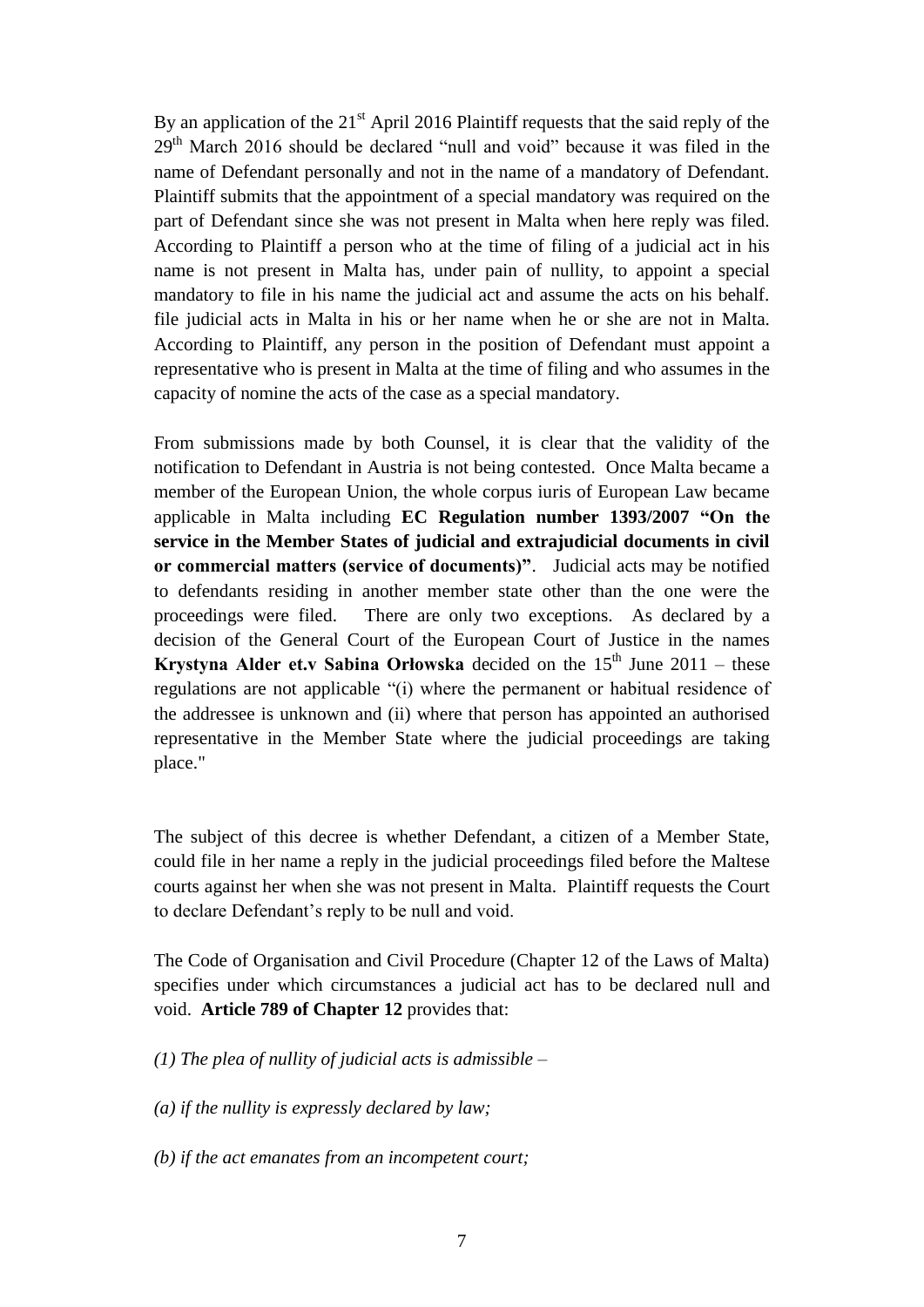*(c) if the act contains a violation of the form prescribed by law, even though not on pain of nullity, provided such violation has caused to the party pleading the nullity a prejudice which cannot be remedied otherwise than by annulling the act;* 

*(d) if the act is defective in any of the essential particulars expressly prescribed by law: Provided that such plea of nullity as is contemplated in paragraphs (a), (c) and (d) shall not be admissible if such defect or violation is capable of remedy under any other provision of law.* 

*(2) The plea of nullity of an act, under sub-article (1)(c), shall not be admissible if the party pleading such nullity has proceeded, or has knowingly suffered others to proceed, to subsequent acts, without pleading such nullity.*

**Article 180 of Chapter 12** of the Laws fo Malta provides who may file judicial proceedings in Malta:-

*(1) Subject to the provisions of article 181, written pleadings may be filed –*

*(a) personally by the party pleading in his own name, or by the person pleading in a representative capacity as the parent of the children placed under his paternal authority, or as the tutor, curator, administrator of the community of acquests, executor, head of a department or other public administrator, or as attorney on behalf of any church, community, hospital, or other pious institution or as administrator of property under litigation, or as partner or representative of a commercial firm, or as any of the persons mentioned in article 181A(2) in the case of a body having a distinct legal personality, or as agent or representative of any other lawful association, or as attorney on behalf of persons absent from the Island, either of Malta or Gozo, in which the written pleading is filed;* 

*(b) by a legal procurator;* 

*(c) by any other partner of a commercial firm to which the written pleading refers;* 

*(d) by an ascendant, descendant, brother or sister, uncle or aunt, nephew or niece, father-in-law, mother-in-law, son-in-law, daughter-in-law, husband or wife, appointed as an attorney for the purpose, by the party pleading whose signature is duly attested in accordance with article 634(2);* 

*(e) by any joint party to the suit;* 

*(f) by an advocate, if the written pleading is to be filed in any of the inferior courts, or in the Court of Appeal in cases of appeal from judgments of the inferior courts.*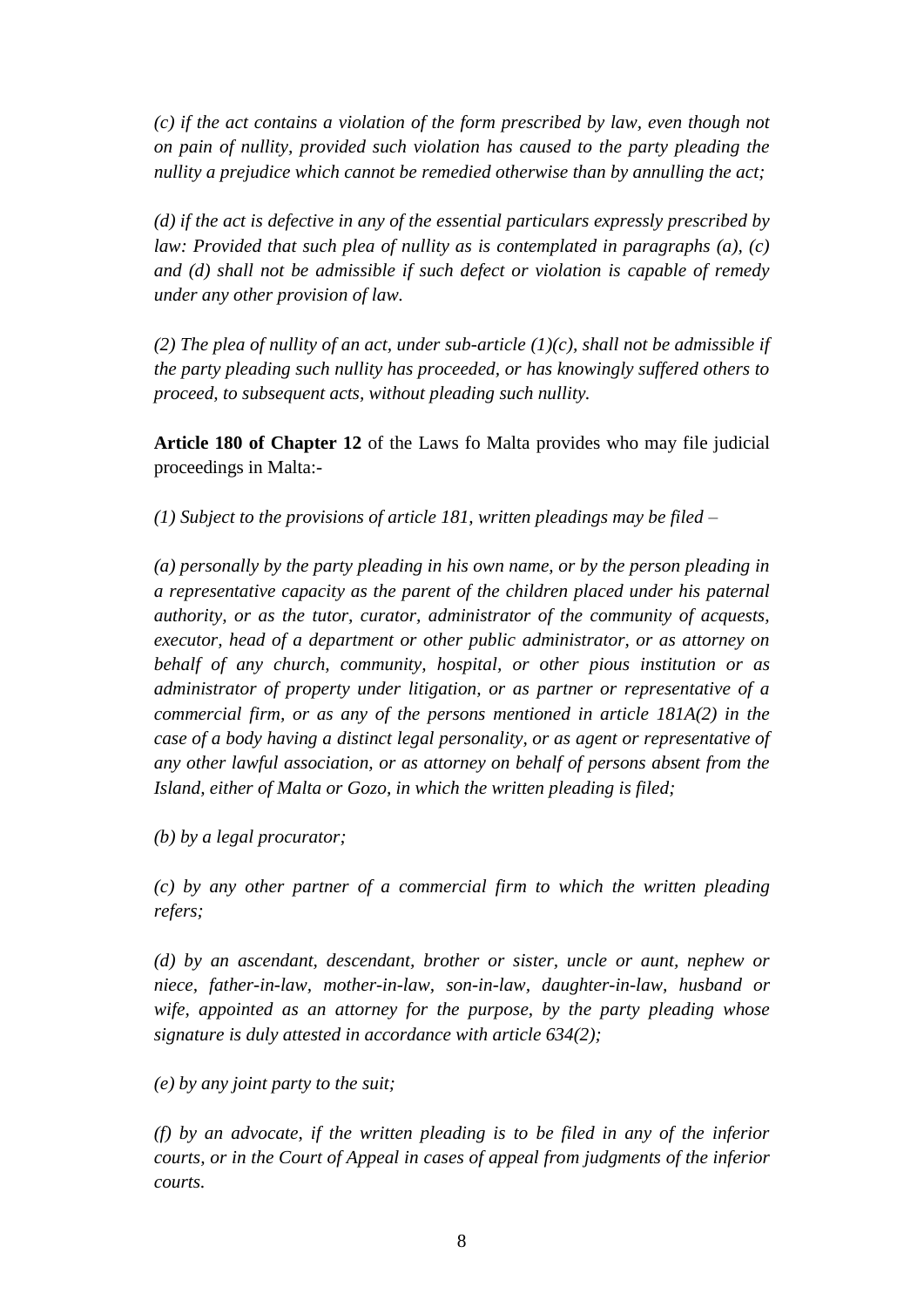It is established jurisprudence that the law of procedure has to be interpreted *ad litteram* and given a strict interpretation. "Kif saput, il-procedura hi ligi ta' ordni pubbliku u, allura, jekk il-provvediment tal-ligi jippreskrivi certu konvenzjonizmu, kemm ta' forma jew ta' kontenut, mhix ammessa interpretazzjoni ohra hlief dik letterali, u hi din li ghandha tigi osservata u segwita." (Court of Appeal - "**John Mary Vella et vs Winston Azzopardi nomine**" – decided on the  $6<sup>th</sup>$  October 1999).

It has been held that "..in-nullità ta' l-att gudizzjarju hija sanzjoni estrema li l-ligi trid timposta biss meta n-nuqqas – formali jew sostanzjali – fl-att, ma jistax assolutament jigi tollerat minghajr hsara ghal xi principju ta' gustizzja procedurali. (First Hall - **Malta Development Corporation v. Paul Licari, Citaz. Nru. 489/98 -** 22nd April 2004)

In "**Joseph Borg proprio et nomine et vs Pio Camilleri proprio et nomine** (citaz 1172/90 PA / JZM -  $20<sup>th</sup>$  November 2011) the Court examined in detail the plea of nullity of judicial acts. : "Il-prassi segwita mill-Qrati taghna, anke a bazi tal-emendi introdotti bl-Att XXIV tal-1995, inkluz l-Art.175 tal-Kap.12 hija li formalizmu ezagerat ilu hafna li gie mnaqqas u limitat u bir-ragun il-ligi qeghda tkun aktar inklinata li tkompli tillimita l-formalizmu u n-nullitajiet ta` diversi forom li jnutruh ("**Fino vs Fabri noe**" – Qorti tal-Appell – 28 ta` Frar 1997) u konsegwentement l-atti ghandhom jigu salvati anziche` annullati jew dikjarati nulli ("**Ellul vs Coleiro**" – Qorti tal-Appell – 24 ta` Jannar 1994). [Ara wkoll – "**Guillaumier Industries Ltd vs Fava et**" – Prim`Awla tal-Qorti Civili – PA/RCP – 28 ta` Ottubru 1998, "**Attard noe vs Galea"** – Qorti tal-Appell – 12 ta` Mejju 1998 u "**Aquilina vs Cassar**" – Vol.LXXVI.IV.666] ……….. Infatti l-kazi li fihom l-eccezzjoni tan-nullita` ta` atti gudizzjarji tista` tinghata huma dawk imsemmija fis-subartikolu (1) tal-Art.789. cirkostanzi msemmija f`dak l-artikolu huma tassattivi fis-sens li biex dik l-eccezzjoni ta` nullita` ta` att gudizzjarju tirnexxi, trid bilfors taqa` taht il-parametri ta` xi wahda minnhom. (**"K.B. Real Estate Limited vs Silvio Felice Limited"** – Prim`Awla tal-Qorti Civili – PA/JRM – 13 ta` Marzu 2003).

………….in linea generali, ghandu jinghad li l-interess tal-gustizzja ikun generalment moqdi b`decizjoni fuq il-punti sostantivi tal-kawza u dak huwa li lpartijiet fil-verita` jkunu qed ifittxu. Ir-regoli tal-procedura qeghdin hemm primarjament sabiex id-dritt sostantiv jista` jitressaq ahjar u bis-sens. Id-dritt ghall-gustizzja ma ghandux jippermetti li r-regoli tal-procedura jiehdu ssovravvent, b`interpretazzjoni rigida u maghluqa, fuq id-dritt sostantiv b`mod li l-formalizmu jigi jiddetta t-twettieq tal-gustizzja skond il-ligi.."

Applying the law and jurisprudence on the nullity of judicial acts to the merits of this case, this Court concludes that Plaintiff failed to specify which provision of